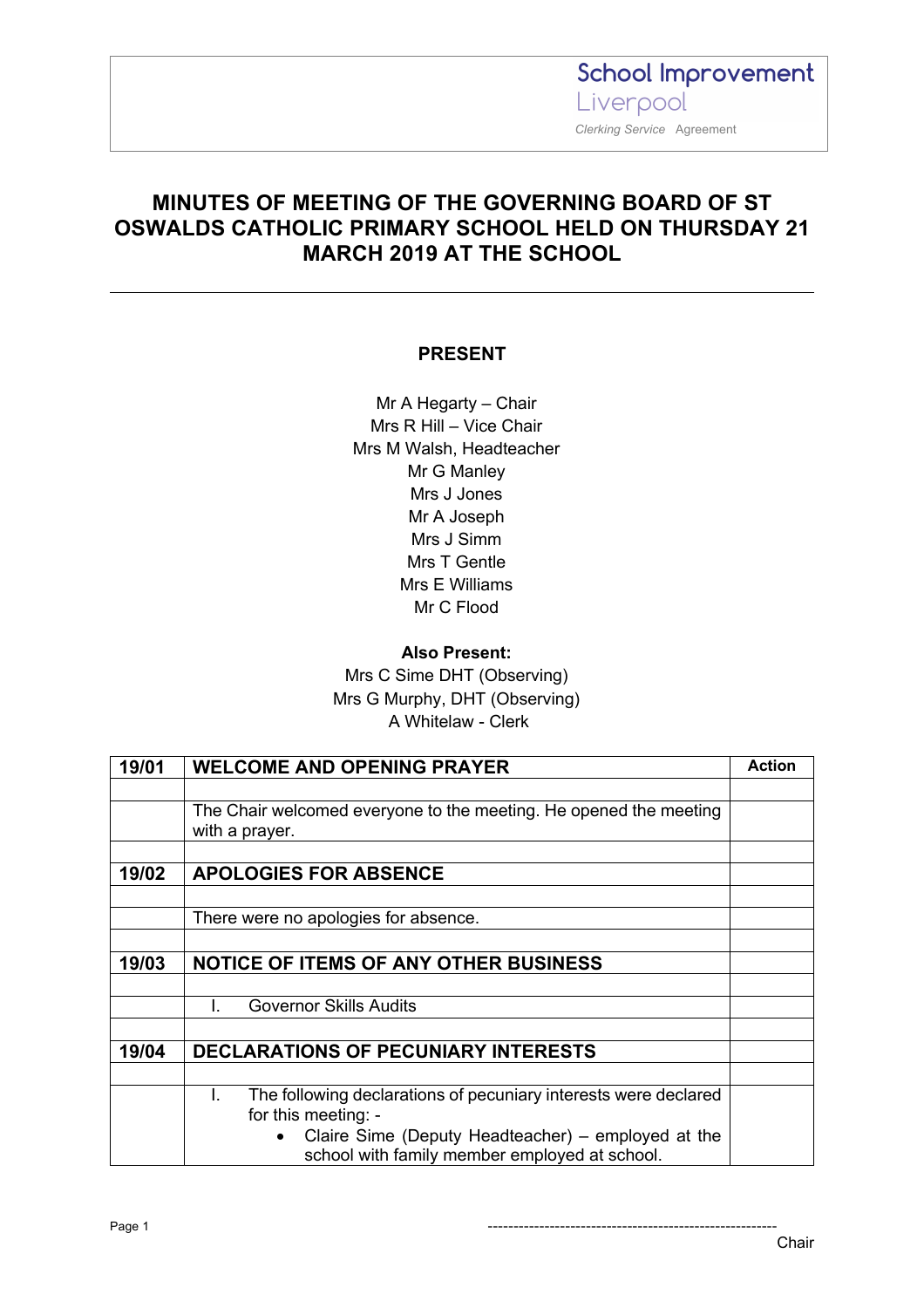|       | School Improvement                                                                                                                                                                                                                                                                                                             |            |
|-------|--------------------------------------------------------------------------------------------------------------------------------------------------------------------------------------------------------------------------------------------------------------------------------------------------------------------------------|------------|
|       | Liverpool                                                                                                                                                                                                                                                                                                                      |            |
|       | Clerking Service Agreement                                                                                                                                                                                                                                                                                                     |            |
|       | Gill Murphy (Deputy Headteacher) – employed at the<br>school.<br>Mary Walsh (Headteacher) employed at school with<br>family member employed at school.<br>Tracy Gentle (Teacher) employed by the school.<br>$\bullet$<br>June Simm - Governor for Emmaus Primary School.                                                       |            |
| 19/05 | MINUTES OF THE PREVIOUS MEETING HELD ON 22<br><b>NOVEMBER 2019</b>                                                                                                                                                                                                                                                             |            |
|       | The minutes of the previous meeting held on 22 November 2019 had<br>been circulated prior to the meeting for consideration by the Governing<br>Board.                                                                                                                                                                          |            |
|       | L.<br>Accuracy                                                                                                                                                                                                                                                                                                                 |            |
|       | The minutes of the previous meeting were agreed as a true and<br>signed by the Chair.                                                                                                                                                                                                                                          |            |
|       | Ш.<br><b>Matters Arising</b>                                                                                                                                                                                                                                                                                                   |            |
|       | a) Page 7 Minute 18/35 (iv) LSSP Sports Apprentice                                                                                                                                                                                                                                                                             |            |
|       | The School Business Manager reported that a number<br>of companies had been contacted with a view to an<br>Apprentice for the school. However, costs had been<br>higher than anticipated. It was noted that he would be<br>meeting with an LSSP representative next week and<br>would provide Governors with feedback from it. | <b>SBM</b> |
|       | b) Page 9 Minute 18/37 (iv) GovernorHub                                                                                                                                                                                                                                                                                        |            |
|       | It was noted that all Governors now had access to the<br>GovernorHub. The Chair stressed that this should also<br>be used as a tool for the school to inform Governors<br>what was being shared with parents.                                                                                                                  | HТ         |
|       | Page 11 Appendix 1 Committee Membership 2018/19<br>C)                                                                                                                                                                                                                                                                          |            |
|       | The Headteacher reported that there were still some<br>subject areas for Governors to link up with. She asked<br>Governors to contact her with their preferences.                                                                                                                                                              | All        |
| 19/06 | <b>COMMITTEE REPORTS</b>                                                                                                                                                                                                                                                                                                       |            |
|       |                                                                                                                                                                                                                                                                                                                                |            |
|       | Resources Committee - 31 January 2019<br>I.                                                                                                                                                                                                                                                                                    |            |
|       | The minutes of the Resources Committee meeting held on 31<br>January 2019 had been circulated in advance of the meeting.<br>The Chair provided feedback from the meeting. Arising: -                                                                                                                                           |            |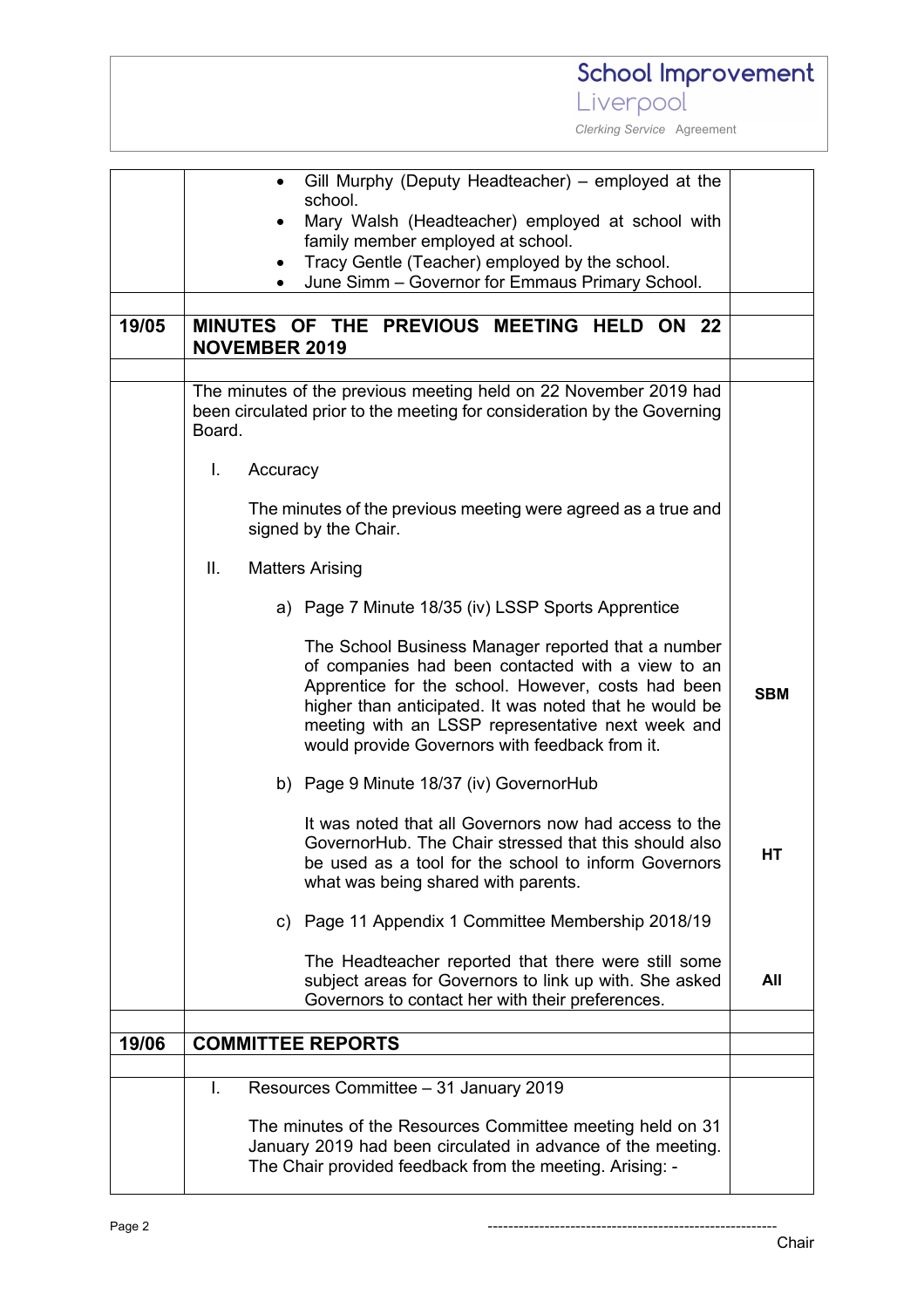Liverpool

|    | a) The budget (Form 1) had been reviewed. Projections       | <b>Action</b> |
|----|-------------------------------------------------------------|---------------|
|    | were sound until year-three. However, it was difficult to   |               |
|    | predict figures for that year as they were based on worst   |               |
|    | case scenarios (low numbers on roll, no additional          |               |
|    | grants etc). The Chair stressed the need for Governors      |               |
|    | to be mindful of the projected deficit for year-three. He   |               |
|    | indicated that he would discuss this further with the       |               |
|    | LSFM in terms of whether a deficit recovery plan            | AH            |
|    | needed to be considered at some point in the future.        |               |
|    | b) Increases to Teachers' pay and pension contributions     |               |
|    | $(16 - 23%)$ and national pay awards for Support staff      |               |
|    | had increased the financial burden on schools.              |               |
|    | c) Staffing costs were high and so staffing levels may need | AH/           |
|    | to be considered at the next meeting of the Resources       | HT            |
|    | Committee.                                                  |               |
|    | d) The committee had received an update on the building     |               |
|    | programme.                                                  |               |
|    | e) The committee had reviewed and agreed the SfVS           |               |
|    | matrix. An action plan had been produced arising from       |               |
|    | this.                                                       |               |
|    | The committee had agreed the following policies and<br>f)   |               |
|    | procedures:-                                                |               |
|    | LCC recommended<br>Standing Orders<br>$\bullet$<br>and      |               |
|    | <b>Financial Regulations.</b>                               |               |
|    | The Statement of Internal Control.                          |               |
|    | The Best Value Statement<br>$\bullet$                       |               |
|    | The Support Staff Appraisal Policy<br>$\bullet$             |               |
|    | The Shared Parental Leave Policy                            |               |
|    | g) The school had been successful in securing bid funding   |               |
|    | of £15,000 for the Quiet Garden. Work would                 |               |
|    | commence after the Easter holiday.                          |               |
|    |                                                             |               |
|    | The Governing Board formally resolved to approve and        |               |
|    | adopt the policies and procedures as agreed at the          |               |
|    | Resources Committee meeting held on 31 January              |               |
|    | 2019.                                                       |               |
|    |                                                             |               |
| Ш. | Pastoral Committee - 14 February 2019                       |               |
|    |                                                             |               |
|    | The minutes of the Pastoral, RE and Safeguarding Committee  |               |
|    | meeting held on 14 February 2019 had been circulated in     |               |
|    | advance of the meeting. June Simm (Committee Chair)         |               |
|    | provided feedback from the meeting. Arising: -              |               |
|    | a) It was noted that June Simm (Committee Chair) and Liz    |               |
|    | Williams (Parent Governor) had been in attendance (not      |               |
|    | listed in minutes).                                         | <b>SBM</b>    |
|    | b) It was noted that Tony Hegarty (Foundation Governor)     |               |
|    | had not been in attendance (listed in the minutes).         | <b>SBM</b>    |
|    | c) The RE report was considered by Governors.               |               |
|    |                                                             |               |
|    |                                                             |               |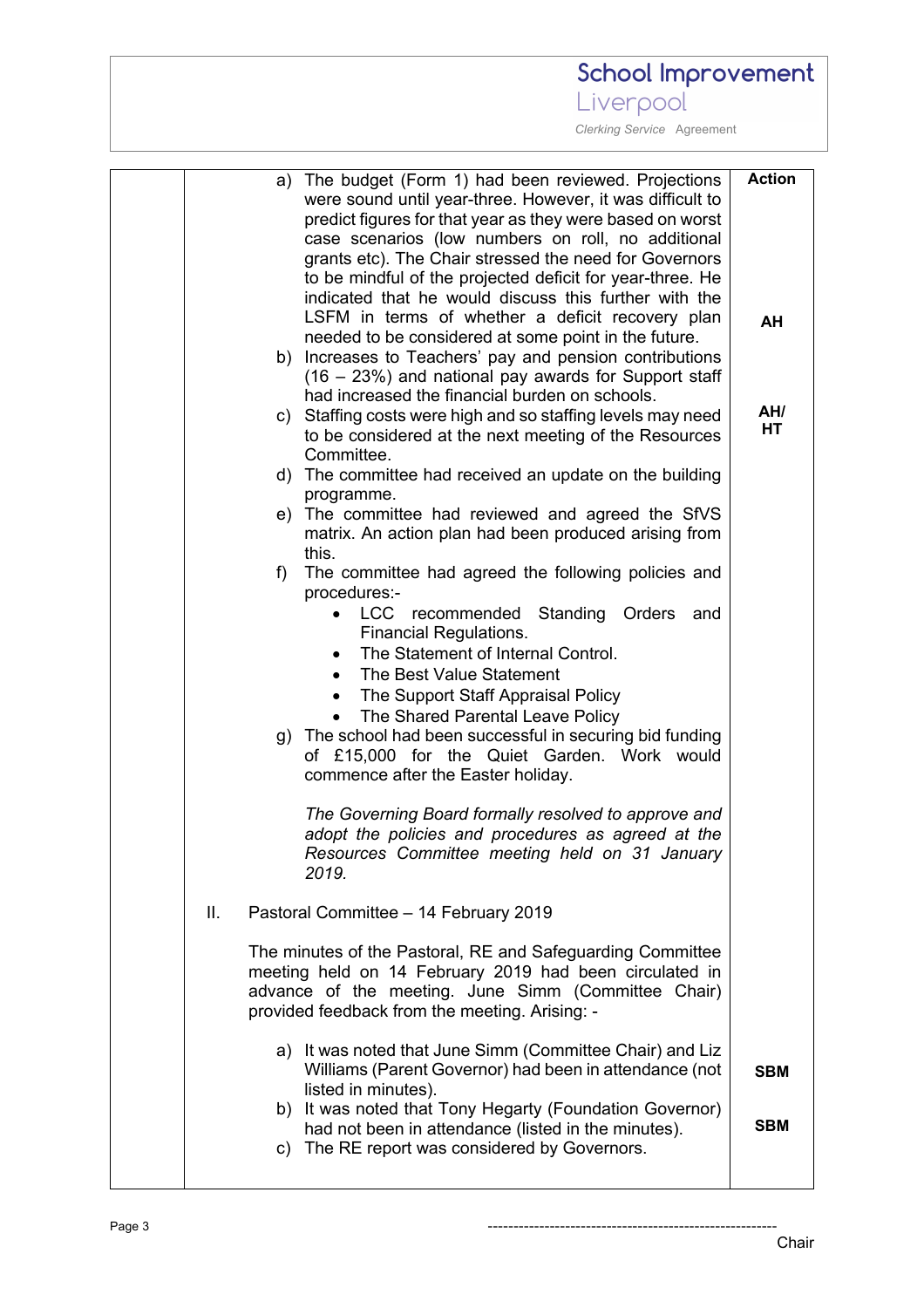|    | School Improvement                                                                                                                                                                                                                                                                                                                                                                                                                                                                                                                                                                                                                                                                                                         |                            |
|----|----------------------------------------------------------------------------------------------------------------------------------------------------------------------------------------------------------------------------------------------------------------------------------------------------------------------------------------------------------------------------------------------------------------------------------------------------------------------------------------------------------------------------------------------------------------------------------------------------------------------------------------------------------------------------------------------------------------------------|----------------------------|
|    | Liverpool                                                                                                                                                                                                                                                                                                                                                                                                                                                                                                                                                                                                                                                                                                                  |                            |
|    | Clerking Service Agreement                                                                                                                                                                                                                                                                                                                                                                                                                                                                                                                                                                                                                                                                                                 |                            |
|    | d) The Safeguarding report and termly data were<br>considered by Governors.<br>e) The SEND report was considered by Governors. It was<br>noted that an application for higher needs top up funding<br>had been put on hold unless the amount was<br>considerable. She provided the background to this.<br>Governors agreed that the school was providing<br>excellent SEND, safeguarding and pastoral support for<br>pupils.<br>The Headteacher had presented the SMSC Curriculum<br>f)<br>Map to the committee. Governors after detailed<br>discussion agreed that this provided evidence of how<br>well diversity was included in all areas of the curriculum.<br>g) Homework would be considered at the next meeting of | <b>Action</b><br><b>HT</b> |
| Ш. | the committee.<br>Standards & Curriculum Committee - 28 February 2019<br>The minutes of the Standards and Curriculum Committee<br>meeting held on 28 February 2019 were considered by the<br>Governing Board. Graham Manley (Committee Chair) provided                                                                                                                                                                                                                                                                                                                                                                                                                                                                     |                            |
|    | feedback from the meeting. Arising from: -<br>a) Mary Regan (LSIP) had delivered Data Dashboard and<br>ASP training to Governors. This had been well received.<br>Governors had discussed the DfE changes to<br>assessment in terms of data. It was noted that the<br>school was currently reviewing is Assessment Policy in<br>light of this.<br>b) Mary Regan (LSIP) had presented her termly report to<br>the committee.<br>c) The committee had received an update on standards                                                                                                                                                                                                                                        | <b>HT</b>                  |
|    | and progress across the school. Tony Hegarty (Chair)<br>felt that the analysis of pupil data had revealed that<br>standards and progress were extremely high within the<br>school. He suggested that on that basis, the recent<br>OfSTED judgement should have been "Outstanding"<br>and not "Good".<br>d) The committee had reviewed and agreed the following<br>policies:-<br><b>Parental Complaints Policy</b><br><b>CCTV Policy</b><br>$\bullet$                                                                                                                                                                                                                                                                       |                            |
|    | The Governing Board formally resolved to approve and<br>adopt the policies agreed at the Standards and<br>Curriculum Committee meeting held on 28 February<br>2019.<br>e) The Governor's Action Plan had been reviewed at the                                                                                                                                                                                                                                                                                                                                                                                                                                                                                              | All                        |
|    | meeting.                                                                                                                                                                                                                                                                                                                                                                                                                                                                                                                                                                                                                                                                                                                   |                            |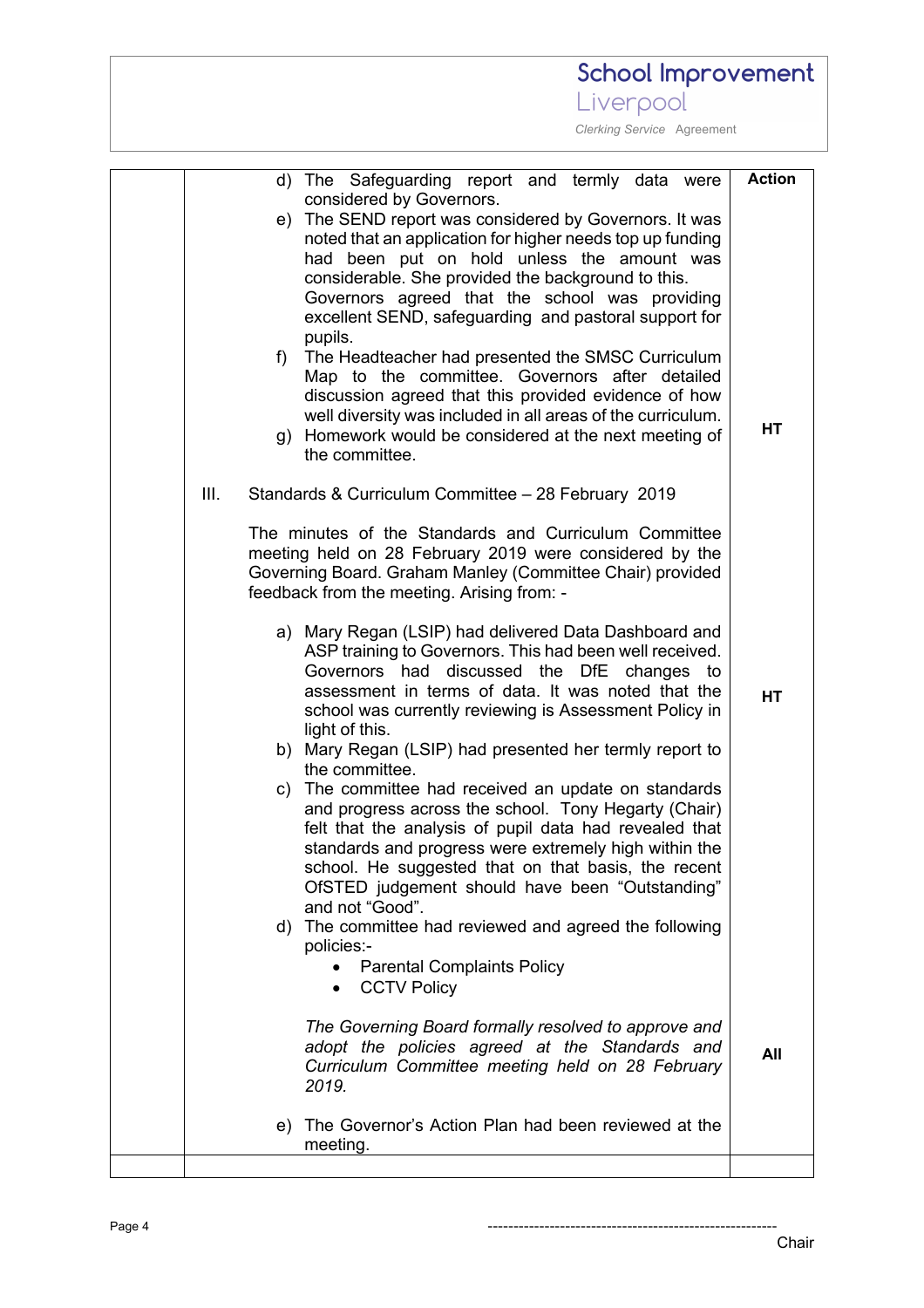### School Improvement Liverpool

| 19/07 | <b>HEADTEACHER'S REPORT</b>                                                                                                                                                                                                                                                                                                                                                                                                                                                                                                                                                                                                                                                                                                                                                                                                                                                                                           |  |  |
|-------|-----------------------------------------------------------------------------------------------------------------------------------------------------------------------------------------------------------------------------------------------------------------------------------------------------------------------------------------------------------------------------------------------------------------------------------------------------------------------------------------------------------------------------------------------------------------------------------------------------------------------------------------------------------------------------------------------------------------------------------------------------------------------------------------------------------------------------------------------------------------------------------------------------------------------|--|--|
|       |                                                                                                                                                                                                                                                                                                                                                                                                                                                                                                                                                                                                                                                                                                                                                                                                                                                                                                                       |  |  |
|       | The Headteacher reported on the organisation and activities within the<br>school since the last full business meeting of the Governing Board. Her                                                                                                                                                                                                                                                                                                                                                                                                                                                                                                                                                                                                                                                                                                                                                                     |  |  |
|       | report had been circulated prior to the meeting. Arising from the report:                                                                                                                                                                                                                                                                                                                                                                                                                                                                                                                                                                                                                                                                                                                                                                                                                                             |  |  |
|       | Numbers on Roll<br>T.<br>a) There were currently 643 pupils on roll. Mobility was high.<br>38 pupils had joined since the start of the autumn term. 20<br>pupils had left since the start of the autumn term.<br>b) Governors considered the Y6 Allocations as set out within<br>the report (previously circulated). 78% of pupils had<br>transferred to Catholic Secondary Schools with the top<br>three preferences being:-<br><b>Cardinal Heenan</b><br><b>Broughton Hall</b>                                                                                                                                                                                                                                                                                                                                                                                                                                      |  |  |
|       | <b>St Edwards</b><br>$\bullet$<br>It was noted that there had been two appeals (St Edwards<br>and Archbishop Blanch)<br>c) Reception numbers for September 2019 were 60 (with 39<br>on a list). It was noted that there were 12 children in Nursery<br>who had not yet applied for places in Reception. This would                                                                                                                                                                                                                                                                                                                                                                                                                                                                                                                                                                                                    |  |  |
|       | be followed up by the school.<br>The Governing Board reviewed the breakdown of SEND<br>d)<br>termly data as set out within the report (previously<br>circulated). The Headteacher felt that SEND support across<br>the city was not organised well by the LA. It was noted that<br>the Headteacher was the Chair of the SEND Consortia for<br>this network of schools. The consortia was looking at the<br>best ways to use funding to be needs led.<br>The OfSTED LA SEND Summary Report (previously<br>circulated) had been damming and found the LA to be<br>"inadequate" in terms of provision across the city. Also,<br>ECHPs were a priority for Secondary Schools transfers.<br>This meant that some Y4 and Y5 parents were completing<br>ECHP forms to guarantee Secondary School places. This<br>put more pressure on Primary Schools to complete the<br>process in the knowledge that applications would be |  |  |
|       | declined if the school disagreed with some points.<br>Governor challenge: A Governor asked whether the school<br>had picked this up before it happened.<br>Response: The Headteacher confirmed that it had done so.<br>The LAC report (previously circulated) was considered by<br>Ш.<br>Governors.<br>III.<br>Premium report (previously circulated) was<br>The Pupil<br>considered by Governors). It was noted that the school received<br>funding for 35% of pupils on roll. However, it was anticipated<br>that there was up to 15% more pupils eligible which would take<br>the figure up to 45/50%. The highest Pupil Premium numbers<br>were in Y6. Governors noted that the gap between Pupil                                                                                                                                                                                                                 |  |  |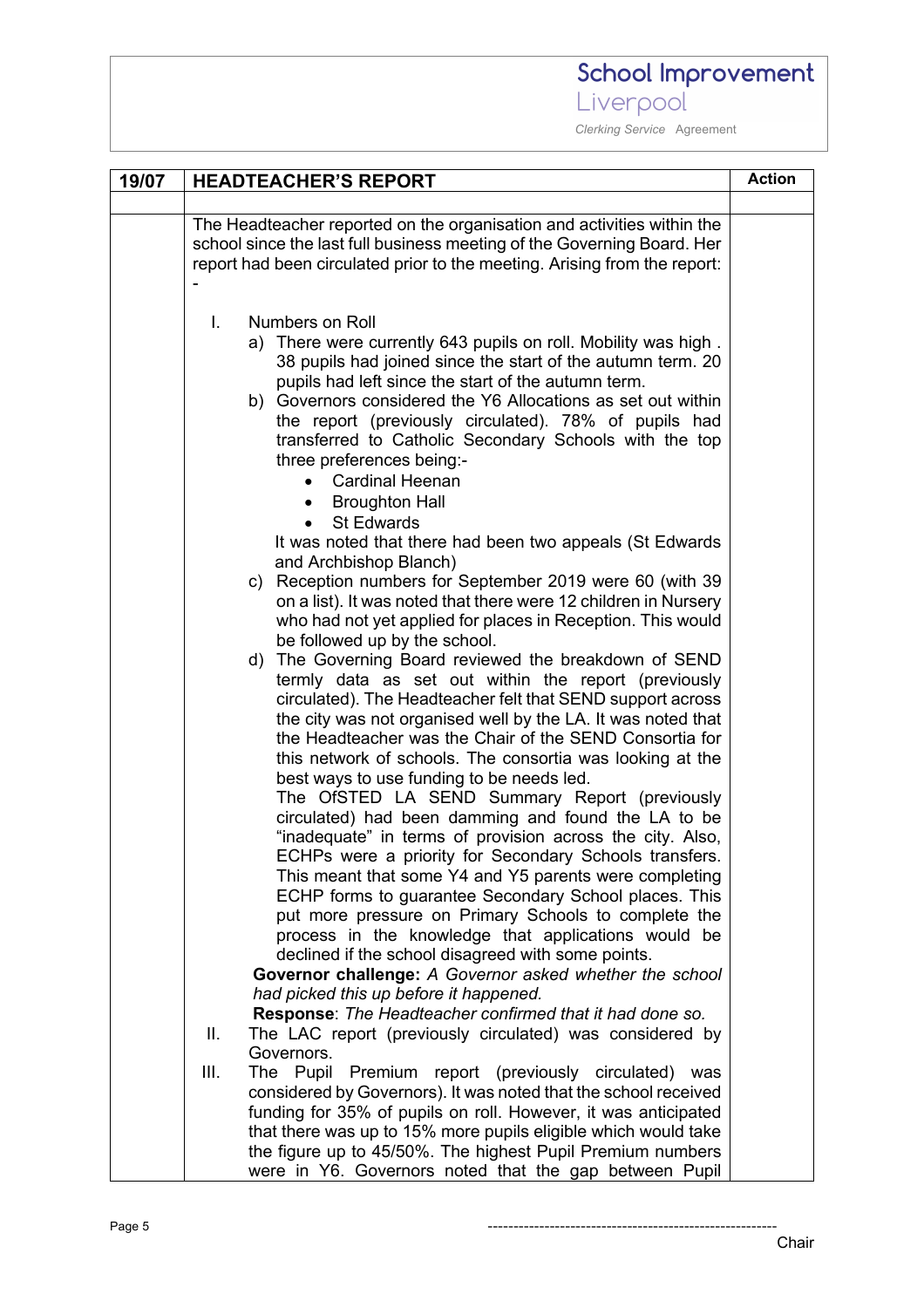### Liverpool

|     |          | Premium and non-Pupil Premium pupils was narrowing year                                         | <b>Action</b> |
|-----|----------|-------------------------------------------------------------------------------------------------|---------------|
|     |          | on year. The lower down the school, the gaps were greater.                                      |               |
|     |          | Teachers were aware of the gaps and targeted support was in                                     |               |
|     |          | place. They also undertook planning, progress meetings and                                      |               |
|     |          | regular tracking for Pupil Premium Pupils. Y4 Pupil Premium                                     |               |
|     |          | pupils had been identified for Maths support (having computer                                   |               |
|     |          | sessions once per week). Governors<br>considered the                                            |               |
|     |          | intervention programmes being delivered by the school as set                                    |               |
|     |          | out within the report. Wellness Wednesday had been                                              |               |
|     |          | introduced to support MHEWB and promote learning. A Swap                                        |               |
|     |          | Shop event had taken place before Christmas 2018. A uniform                                     |               |
|     |          | Swap Shop was planned for after the Easter holiday. Governors                                   |               |
|     |          | also noted the planned actions for the future.                                                  |               |
|     |          | e) Tony Hegarty (Pupil Premium Link Governor) had met with                                      |               |
|     |          | Clare Sime (Deputy Headteacher) to look at all aspects of                                       |               |
|     |          | SEND provision within the school.                                                               |               |
| IV. |          | The Sports Premium Report (previously circulated) was                                           |               |
|     |          | considered by Governors. It was noted that bike racks had been                                  |               |
|     |          | purchased for pupils with younger pupils brining in scooters.                                   |               |
|     |          | The Daily Mile and Bikeability classes continued. Everton in the                                |               |
|     |          | Community had delivered girls football coaching. LLSP                                           |               |
|     |          | Coaching had been bought-in for one session per week. The                                       |               |
|     |          | school had taken part in several sports competitions with Y6                                    |               |
|     |          | having won five of their last six games. Summer term would                                      |               |
|     |          | include "Healthy Sports Week" with activities planned for                                       |               |
|     |          | parents and children.                                                                           |               |
| V.  | Staffing |                                                                                                 |               |
|     |          | a) The Headteacher commended staff for their continued                                          |               |
|     |          | hard work and dedication.                                                                       |               |
|     | b)       | The school would undertake the Writing Quality Mark                                             | All           |
|     |          | assessment, next Friday (morning). Governors were                                               |               |
|     |          | invited to take part.                                                                           |               |
|     |          | c) Governors considered the CPD for staff as outlined                                           |               |
|     |          | within the report previously circulated. It was felt that                                       |               |
|     |          | there were many opportunities for staff development.                                            |               |
|     |          | d) Mrs Swift had continued to be off since the start of her                                     |               |
|     |          | pregnancy. She was due to go on maternity leave in                                              |               |
|     |          | April 2019                                                                                      |               |
|     |          | e) Mrs Black would go on her maternity leave at Easter                                          |               |
|     |          | 2019. She would be replaced by Mr Boyle (pupils knew                                            |               |
|     |          | him well as he has covered most of Mrs Swifts'<br>absence. Transition arrangements have already |               |
|     |          |                                                                                                 | <b>GM</b>     |
|     |          | been started and a letter will go out to parents next<br>week.                                  |               |
|     |          | Mrs Baily would be going on maternity leave from mid-                                           |               |
|     | f)       | April 2019. This would be covered by Miss Hatton                                                |               |
|     |          | Mrs Reading has returned to school on a reduced                                                 |               |
|     | g)       | timetable after the loss of her husband. She was being                                          |               |
|     |          | supported as much as possible.                                                                  |               |
|     |          | h) The breakdown of Staff absence was considered by                                             |               |
|     |          | Governors. The Headteacher suggested that thus was                                              |               |
|     |          | still an issue. The school was working hard to monitor.                                         |               |
|     |          |                                                                                                 |               |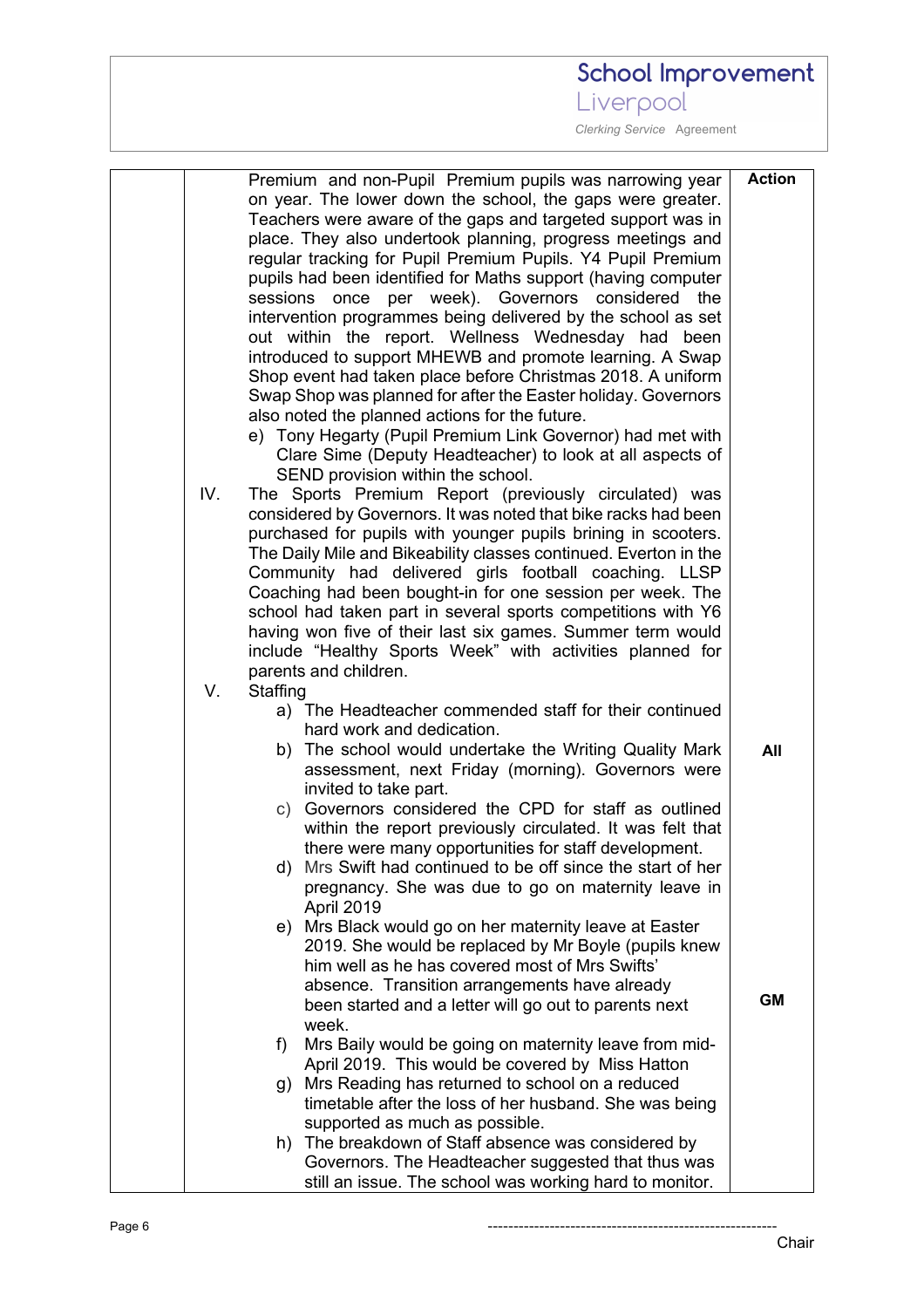#### **School Improvement** Liverpool  *Clerking Service* Agreement **Action**i) In the infant building, one Teacher and three TAs were on attendance reviews. j) In the junior building, two Teachers, two TAs, three Cleaners and two Lunchtime Supervisors were on review. The contract had been terminated for one Cleaner who was on a cover contract for inappropriate behaviour. a) It was noted that the School Improvement Plan (2018/19) had been considered in detail at the Standards and Curriculum Committee meeting (11 October 2018). b) The action plan arising from the recent OfSTED inspection would be presented to the next meeting of the Curriculum and Standards Committee. c) The monitoring process was on-going. II. The Attendance Report – March 2019 (previously circulated) was considered by Governors a) Attendance currently stood at 96.4% (target 97%). b) PAs currently stood at 9.2% (national 9.8%). c) Policy and daily procedures were working effectively. d) School policy has been reviewed and amended in accordance with LA guidelines and policy e) 35 families had been identified for case work and have been invited into school for meetings with the EWO f) 111 families have received letters from EWO g) 27 holiday fines had been issued so far this academic year. h) 93 families have received attendance letters from school. i) 140 families received 100% attendance certificates for their children at parents evening. a) Attendance leads had attended Local Authority update. b) The School had attended training about LA attendance quality mark. School attendance leads had begun work towards this accreditation (Gold standard). The Vice Chair suggested that attendance should be celebrated particularly given how hard everyone worked to improve this. The Headteacher reported that punctuality would be the next drive for the school. III. The SEF a) The Headteacher reported that she had not changed the gradings within the SEF (in line with the OfSTED gradings) as it was considered that the school was "outstanding" in some areas, despite the OfSTED judgement. As the SEF was self-evaluation , governors agreed. IV. Performance Management a) Monitoring was being carried out with drop in lesson observations. SLT and staff felt that this had been a benefit to actually see the quality of education that the pupils received every day. Each member of staff would get a written statement of standards.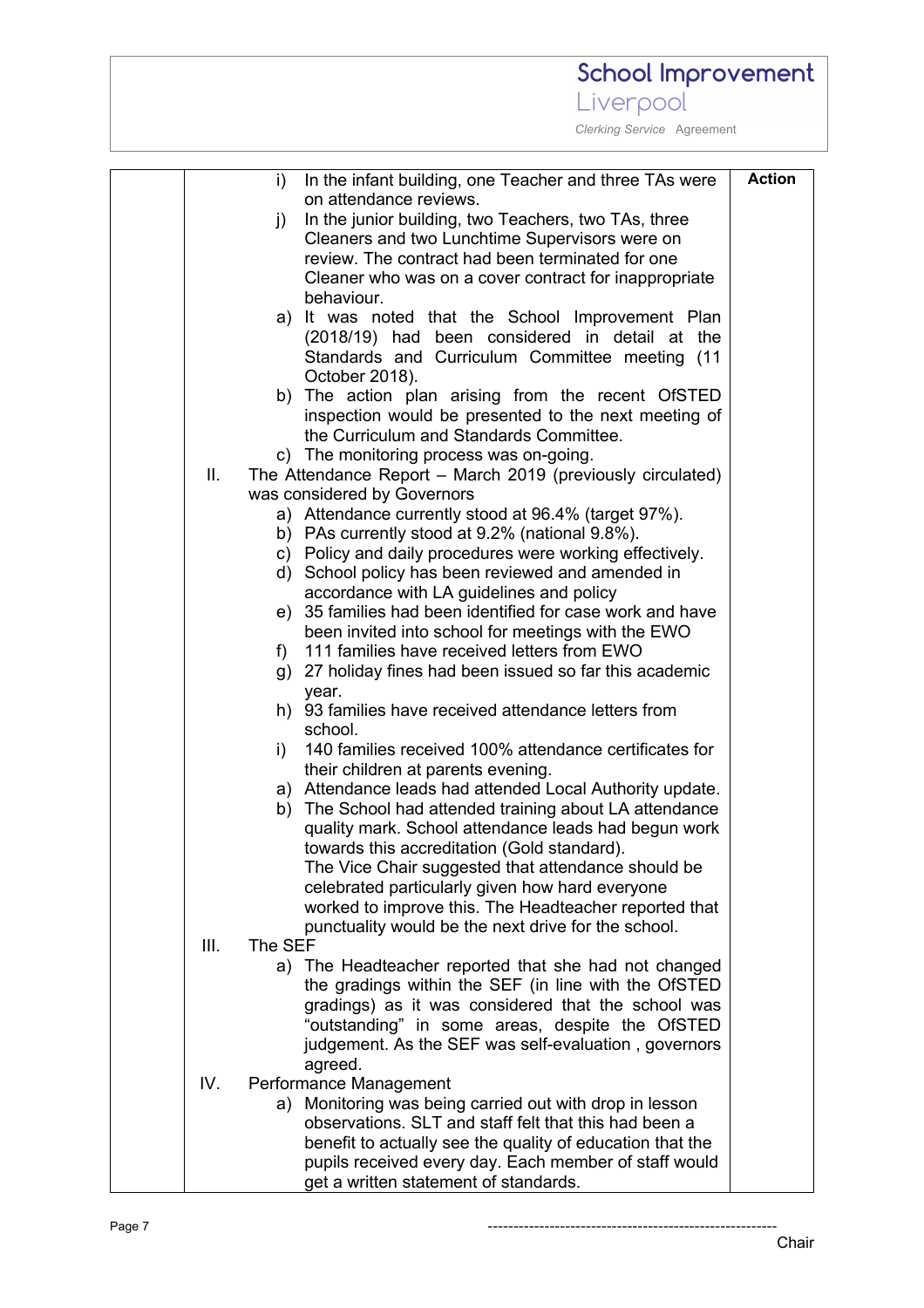Liverpool

|       | b) Currently there were no staff on support programmes                     | <b>Action</b> |
|-------|----------------------------------------------------------------------------|---------------|
|       | and the quality of education remained good.                                |               |
| V.    | Safeguarding/Child Protection                                              |               |
|       | a) The LA 175 Safeguarding Audit had been completed                        |               |
|       | with very little actions arising from it. The school had                   | <b>RH</b>     |
|       | been are of those things and already had plans to                          |               |
|       | address them. Ruth Hill (Safeguarding Link Governor)                       |               |
|       | would review the audit with a view to it being signed off                  |               |
|       | by her and the Chair (Tony Hegarty).                                       |               |
|       | b) Governors reviewed Safeguarding Report (previously                      |               |
|       | circulated) which included the termly breakdown of                         |               |
|       | safeguarding data.                                                         |               |
| VI.   | LSIP Report (previously circulated)                                        |               |
|       | a) Mary Regan (LSIP) had discussed standards and                           |               |
|       | targets set during her visit. Targets were very                            |               |
|       | challenging. It was noted that the school was still on                     |               |
|       | track to achieve end of year targets.                                      |               |
|       | The Chair recommended that all Governors read the                          | All           |
|       | report which supported the evidence of high standards                      |               |
|       | within the school. It was agreed that any Governor                         |               |
|       | needing data training should let the Headteacher know.                     |               |
| VII.  | <b>Curriculum Report</b>                                                   |               |
|       | a) It was noted that the detailed Curriculum report had                    |               |
|       | considered at the recent Standards and<br>been                             |               |
|       | Curriculum Committee meeting.                                              |               |
|       | b) Colin Flood (Parent Governor) had been in to school to                  |               |
|       | look at the broad and balanced curriculum being                            |               |
|       | delivered. He indicated that he had been impressed by<br>what he had seen. |               |
|       | c) It was noted that the broad and balanced curriculum                     |               |
|       | (with plans) was accessible on the school website. This                    |               |
|       | would be continually reviewed and updated.                                 |               |
| VIII. | Additional Bought-in Professional Services (list previously                |               |
|       | circulated).                                                               |               |
|       | a) It was noted that the Music Teacher had been off work                   |               |
|       | and the Supply cover had not been skilled enough to                        |               |
|       | provide a quality service. The school had requested a                      |               |
|       | refund for this service.                                                   |               |
| IX.   | <b>Extra-Curricular Activities</b>                                         |               |
|       | a) Governors noted the many extra-curricular activities                    |               |
|       | offered by the school. They welcomed the variety of                        |               |
|       | clubs on offer for pupils. It was noted that the Pupil                     |               |
|       | Voice contributed to determining clubs to be provided.                     |               |
|       | Joanne Jones (Foundation Governor) reported that her                       |               |
|       | daughter loved the Creative Writing group.                                 |               |
|       | The Chair (on behalf of the Governing Board) thanked the Head              |               |
|       | Teacher for her report and all staff for their continued hard work.        |               |
|       | The Headteacher thanked the SLT members and all staff for their            |               |
|       | continued hard work and dedication which was a testament to the            |               |
|       | quality of provision and outcomes for pupils.                              |               |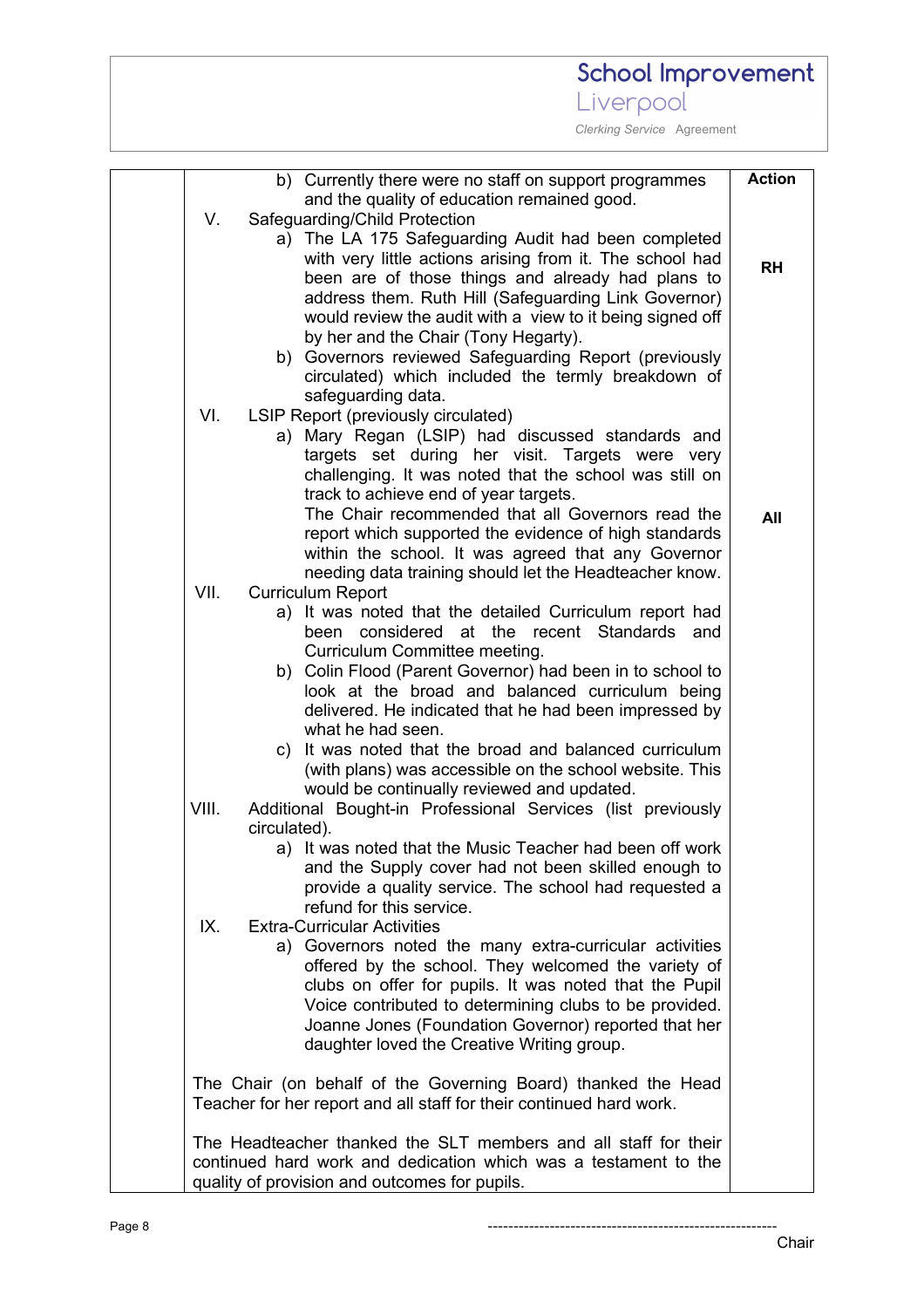### School Improvement Liverpool

T

٦

 *Clerking Service* Agreement

| 19/08 | <b>SCHOOLS FINANCIAL VALUE STANDARD (SfVS)</b>                                                                                                                                                                                                                                                                                                                                                                                                                                                                                                                                                                                                                                                                                                                                                                                                                                                                                                                                                                                                                                                                                                                                                                                                                           | <b>Action</b> |  |
|-------|--------------------------------------------------------------------------------------------------------------------------------------------------------------------------------------------------------------------------------------------------------------------------------------------------------------------------------------------------------------------------------------------------------------------------------------------------------------------------------------------------------------------------------------------------------------------------------------------------------------------------------------------------------------------------------------------------------------------------------------------------------------------------------------------------------------------------------------------------------------------------------------------------------------------------------------------------------------------------------------------------------------------------------------------------------------------------------------------------------------------------------------------------------------------------------------------------------------------------------------------------------------------------|---------------|--|
|       | It was noted that this had been covered under minute 19/06 9i) (f) of<br>these minutes.                                                                                                                                                                                                                                                                                                                                                                                                                                                                                                                                                                                                                                                                                                                                                                                                                                                                                                                                                                                                                                                                                                                                                                                  |               |  |
|       |                                                                                                                                                                                                                                                                                                                                                                                                                                                                                                                                                                                                                                                                                                                                                                                                                                                                                                                                                                                                                                                                                                                                                                                                                                                                          |               |  |
| 19/09 | <b>BUILDINGS PROJECT UPDATE</b>                                                                                                                                                                                                                                                                                                                                                                                                                                                                                                                                                                                                                                                                                                                                                                                                                                                                                                                                                                                                                                                                                                                                                                                                                                          |               |  |
|       |                                                                                                                                                                                                                                                                                                                                                                                                                                                                                                                                                                                                                                                                                                                                                                                                                                                                                                                                                                                                                                                                                                                                                                                                                                                                          |               |  |
|       | $\mathbf{L}$<br>The Chair reported that there had been meetings with various<br>representatives (Chris Williams, Archdiocese Schools and lan<br>Duffey Archdiocese, Architects) regarding the replacement of<br>the Infant department boiler (£80,000 approx). He provided the<br>background to discussions and confirmed that the issues had<br>been resolved so that work on the boiler would be completed.<br>The first phase of the building project work had cost £860,000.<br>Ш.<br>The Archdiocese would contribute £600,000 towards this. This<br>meant that the school would be in a position to refurbish the<br>classrooms.<br>Ш.<br>The school now had enough DfC funding to complete the<br>drainage work.<br>IV.<br>The next phase of the building project work would cost<br>£500,000 (approx). Chris Williams had indicated that the<br>Archdiocese would meet those costs.<br>V.<br>The snagging list should have been completed by August 2018.<br>The contractor had promised that this would be resolved quickly<br>now.<br>VI.<br>Costs were being gathered for the refurbishment of the Junior<br>department.<br>Some of the DfC funding would be used to provide screening<br>VII.<br>for the school railings (to support safeguarding children). |               |  |
|       | The Chair and Headteacher were thanked for their update.                                                                                                                                                                                                                                                                                                                                                                                                                                                                                                                                                                                                                                                                                                                                                                                                                                                                                                                                                                                                                                                                                                                                                                                                                 |               |  |
|       |                                                                                                                                                                                                                                                                                                                                                                                                                                                                                                                                                                                                                                                                                                                                                                                                                                                                                                                                                                                                                                                                                                                                                                                                                                                                          |               |  |
| 19/09 | <b>SLA'S &amp; HRS SUPPORT</b>                                                                                                                                                                                                                                                                                                                                                                                                                                                                                                                                                                                                                                                                                                                                                                                                                                                                                                                                                                                                                                                                                                                                                                                                                                           |               |  |
|       |                                                                                                                                                                                                                                                                                                                                                                                                                                                                                                                                                                                                                                                                                                                                                                                                                                                                                                                                                                                                                                                                                                                                                                                                                                                                          |               |  |
|       | The Headteacher reported that a representative from Ellis Whitham Ltd<br>had provided a presentation to the recent Resources Committee on the<br>services it could provide for the school in terms of HRS and<br>employment law. The representative would be coming back into the<br>school (next week) to discuss further and provide costs.                                                                                                                                                                                                                                                                                                                                                                                                                                                                                                                                                                                                                                                                                                                                                                                                                                                                                                                            |               |  |
|       | The Headteacher asked the Governing Board to approve this contract<br>which provided a much-improved service to that currently offered by<br>SEAT HRS. This would be £500 more that the current SEAT HRS<br>contract. She explained that the company would review and update<br>policies (in line with employment law) ensuring that they were in line<br>with the school ethos and provide more rapid conclusions to cases than<br>was currently being provided by SEAT HRS. She reported that the<br>contract would initially be for one year with a view to extending beyond<br>that point. The company also had an electronic recording system for                                                                                                                                                                                                                                                                                                                                                                                                                                                                                                                                                                                                                   |               |  |

 $\mathbf{r}$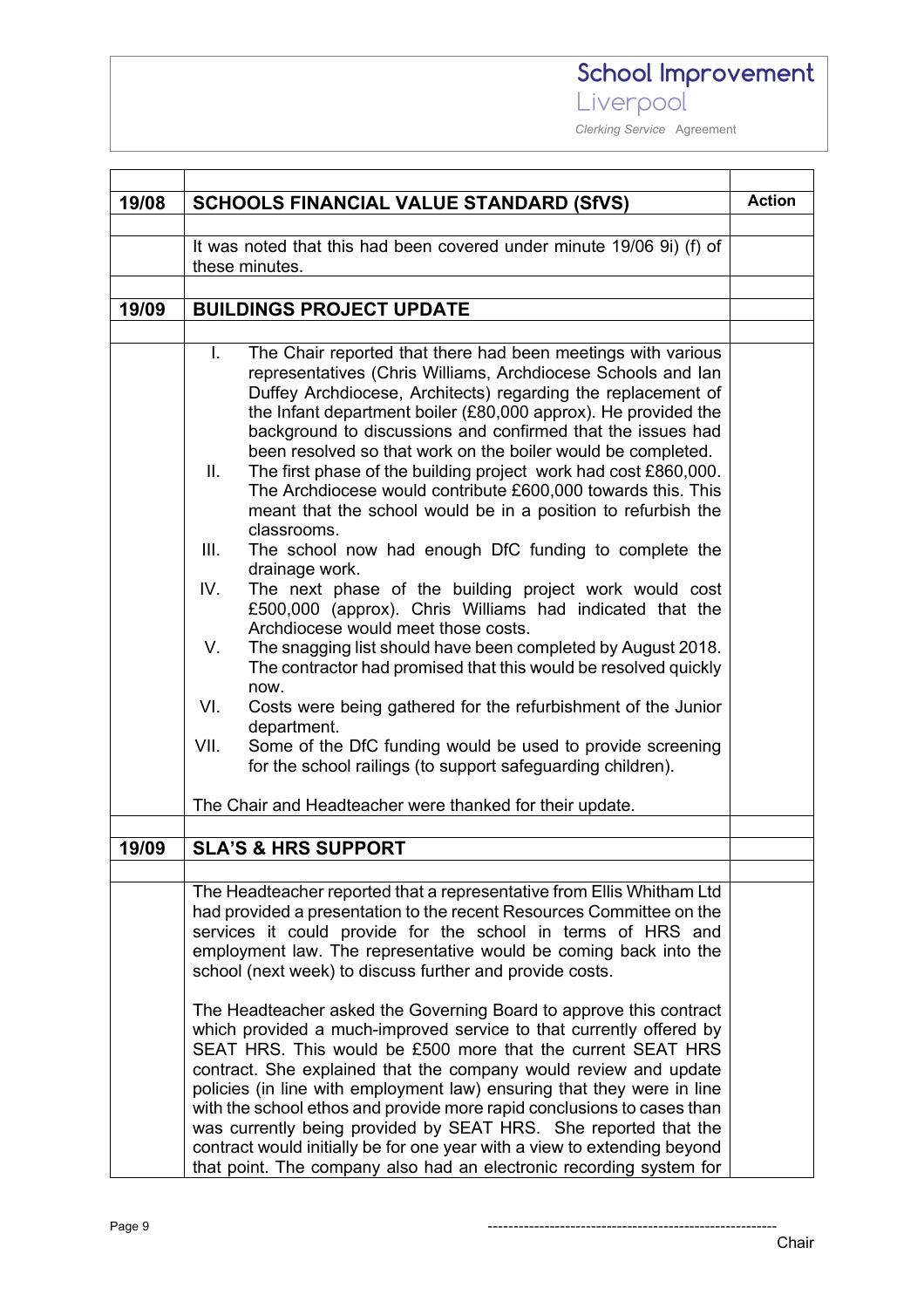|       | transcripts and recording information. It was noted that the company<br>would also work with the Archdiocese and LCC to ensure the same<br>cover.<br>The Headteacher reported that the inclusion of Health and Safety<br>support in the contract (HRS and Health and Safety) would cost<br>£1,2000 for 12 months (including legal support and checking<br>documents etc). Both Deputy Headteachers supported the proposal.<br>Governor challenge: A Governor asked whether any other Liverpool<br>schools were using this company and if so, had the Headteacher<br>spoken to any of them to find out how effective it was.<br><b>Response:</b> The Headteacher reported that so far, most of the schools<br>were from outside Liverpool and they were Academies (not Primary<br>Schools). However, she had spoken to a couple of them and they were<br>happy with the service.<br>Governor challenge: A Governor asked whether the cost included any<br>staff training.<br>Response: The Headteacher explained that there was a 24-hour<br>dedicated helpline (named Solicitor) and the company would provide<br>any training needed.<br>Governor challenge: A Governor asked whether costs included<br>travelling costs for the Solicitor/HRS Advisor. |            |
|-------|----------------------------------------------------------------------------------------------------------------------------------------------------------------------------------------------------------------------------------------------------------------------------------------------------------------------------------------------------------------------------------------------------------------------------------------------------------------------------------------------------------------------------------------------------------------------------------------------------------------------------------------------------------------------------------------------------------------------------------------------------------------------------------------------------------------------------------------------------------------------------------------------------------------------------------------------------------------------------------------------------------------------------------------------------------------------------------------------------------------------------------------------------------------------------------------------------------------------------------------------------------|------------|
|       | <b>Response:</b> The Headteacher confirmed that there was only a charge<br>for attending a meeting which was not set out within the contract. The<br>cost also included attendance at any tribunals etc.                                                                                                                                                                                                                                                                                                                                                                                                                                                                                                                                                                                                                                                                                                                                                                                                                                                                                                                                                                                                                                                 |            |
|       | The Governing Board formally resolved to approve the awarding of the<br>HRS and Health and Safety contract to Ellis Whitham Ltd for 12<br>months; to be reviewed at the end of that period.                                                                                                                                                                                                                                                                                                                                                                                                                                                                                                                                                                                                                                                                                                                                                                                                                                                                                                                                                                                                                                                              |            |
| 19/10 | <b>GOVERNANCE</b>                                                                                                                                                                                                                                                                                                                                                                                                                                                                                                                                                                                                                                                                                                                                                                                                                                                                                                                                                                                                                                                                                                                                                                                                                                        |            |
|       |                                                                                                                                                                                                                                                                                                                                                                                                                                                                                                                                                                                                                                                                                                                                                                                                                                                                                                                                                                                                                                                                                                                                                                                                                                                          |            |
|       | The Chair confirmed that the school had subscribed to GovernorHub<br>for communicating and sharing information between the school and<br>Governors. He felt that this was a highly effective way of<br>communicating which would ensure GDPR compliancy and could be<br>accessed 24/7.                                                                                                                                                                                                                                                                                                                                                                                                                                                                                                                                                                                                                                                                                                                                                                                                                                                                                                                                                                   |            |
|       | The Clerk asked Governors to check information on their personal<br>profiles (declarations of interests etc) and to start adding training<br>completed. This would allow the school to cross check information and<br>produce reports when necessary (inspections etc).                                                                                                                                                                                                                                                                                                                                                                                                                                                                                                                                                                                                                                                                                                                                                                                                                                                                                                                                                                                  | All        |
|       | The Chair also reported that the school had subscribed to the National<br>Governors Association. The School Business Manger would create a<br>link to this on the GovernorHub for easy access by Governors.                                                                                                                                                                                                                                                                                                                                                                                                                                                                                                                                                                                                                                                                                                                                                                                                                                                                                                                                                                                                                                              | <b>SBM</b> |
| 19/11 | <b>EXECUTIVE DIRECTOR'S ITEMS - SPRING 2019</b>                                                                                                                                                                                                                                                                                                                                                                                                                                                                                                                                                                                                                                                                                                                                                                                                                                                                                                                                                                                                                                                                                                                                                                                                          |            |
|       |                                                                                                                                                                                                                                                                                                                                                                                                                                                                                                                                                                                                                                                                                                                                                                                                                                                                                                                                                                                                                                                                                                                                                                                                                                                          |            |

Page 10 --------------------------------------------------------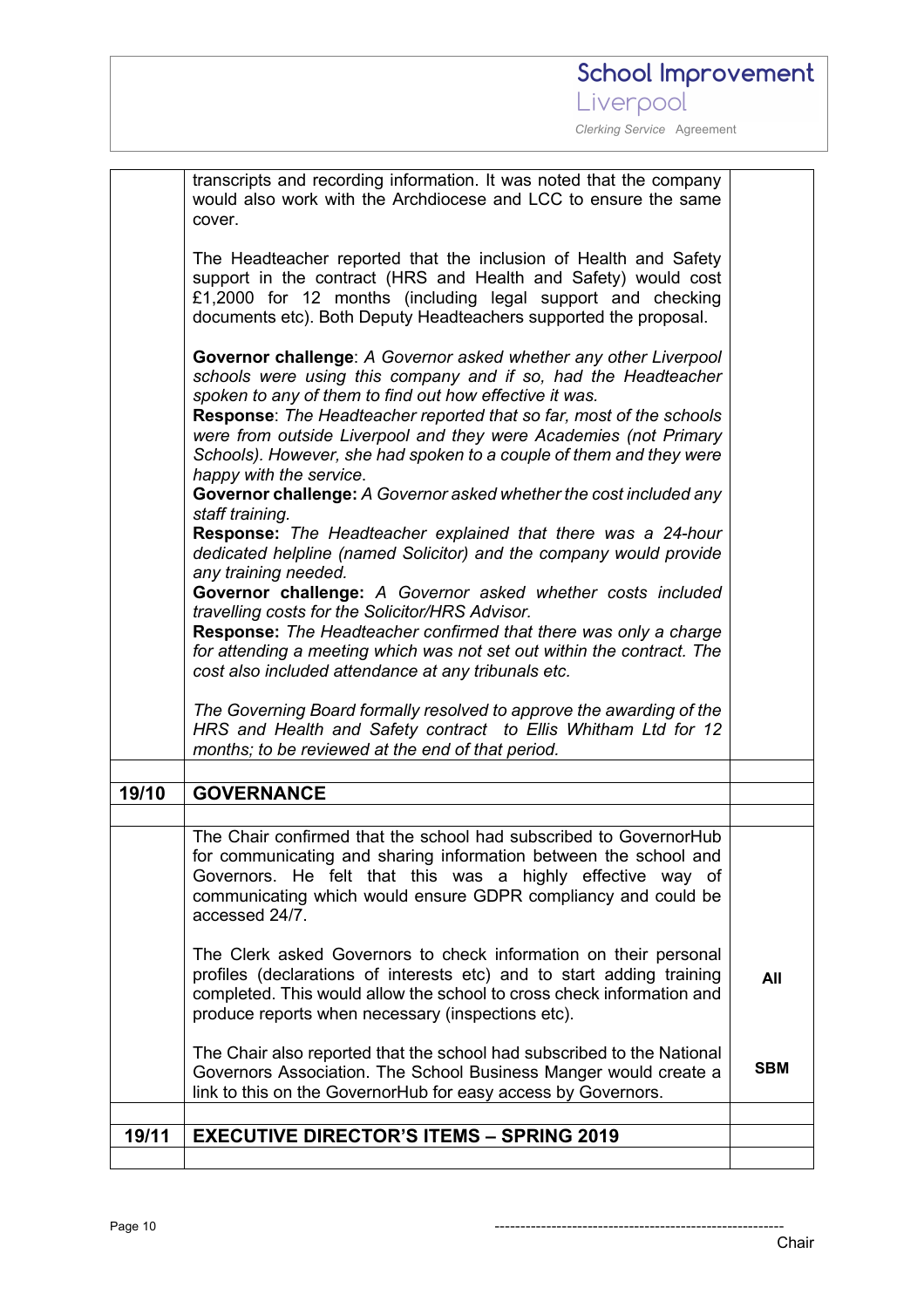Liverpool

|       | The Clerk reported that the process for Chair's briefings and reporting                                                                                                                                                                                                                                                                                                                                                                                                                                                                                                                                                                                                                                                                                                                                         | Acton      |
|-------|-----------------------------------------------------------------------------------------------------------------------------------------------------------------------------------------------------------------------------------------------------------------------------------------------------------------------------------------------------------------------------------------------------------------------------------------------------------------------------------------------------------------------------------------------------------------------------------------------------------------------------------------------------------------------------------------------------------------------------------------------------------------------------------------------------------------|------------|
|       | Executive Director's items was currently under review.                                                                                                                                                                                                                                                                                                                                                                                                                                                                                                                                                                                                                                                                                                                                                          |            |
| 19/12 | <b>CORRESPONDENCE</b>                                                                                                                                                                                                                                                                                                                                                                                                                                                                                                                                                                                                                                                                                                                                                                                           |            |
|       |                                                                                                                                                                                                                                                                                                                                                                                                                                                                                                                                                                                                                                                                                                                                                                                                                 |            |
|       | The Chair indicated that he would not deal with a staff request<br>T.<br>for changing hours of work at this meeting as there was a<br>formal procedure to be followed for this. It would be dealt with<br>outside this meeting.<br>Ⅱ.<br>The Chair indicated that another request for time off (three<br>days) during term time (to attend a wedding in September 2019)<br>would not normally be dealt with at this meeting. However,<br>given that this was not a family member, the request would not<br>be granted anyway.                                                                                                                                                                                                                                                                                   |            |
|       |                                                                                                                                                                                                                                                                                                                                                                                                                                                                                                                                                                                                                                                                                                                                                                                                                 |            |
| 19/13 | <b>ANY OTHER BUSINESS</b>                                                                                                                                                                                                                                                                                                                                                                                                                                                                                                                                                                                                                                                                                                                                                                                       |            |
|       | The Chair reported that since producing the Governor skills<br>L.<br>matrix there had been several changes to Governor<br>membership. A blank matrix had been produced and Governors<br>were asked to complete new skills audits (to be returned to the<br>School Business Manager). Results would be anonymised and<br>shared via the GovernorHub.<br>The Vice Chair reported that Father Mark's jubilee celebrations<br>Ш.<br>would take place on 16 July 2019 with a Mass held in the<br>Church. The Saturday after that, there would be a barbeque at<br>St Sebastian's. Fund raising was underway to support the<br>events. The school planned to hold a celebration in the school<br>grounds (TBC). All Governors were welcome to attend the<br>events. Information would be posed on the school website. | All<br>All |
| 18/14 | DATES AND TIMES OF FUTURE MEETINGS                                                                                                                                                                                                                                                                                                                                                                                                                                                                                                                                                                                                                                                                                                                                                                              |            |
|       |                                                                                                                                                                                                                                                                                                                                                                                                                                                                                                                                                                                                                                                                                                                                                                                                                 |            |
|       | Full Governing Board: Thursday 4 July 2019, 4.30 pm                                                                                                                                                                                                                                                                                                                                                                                                                                                                                                                                                                                                                                                                                                                                                             |            |
|       |                                                                                                                                                                                                                                                                                                                                                                                                                                                                                                                                                                                                                                                                                                                                                                                                                 |            |